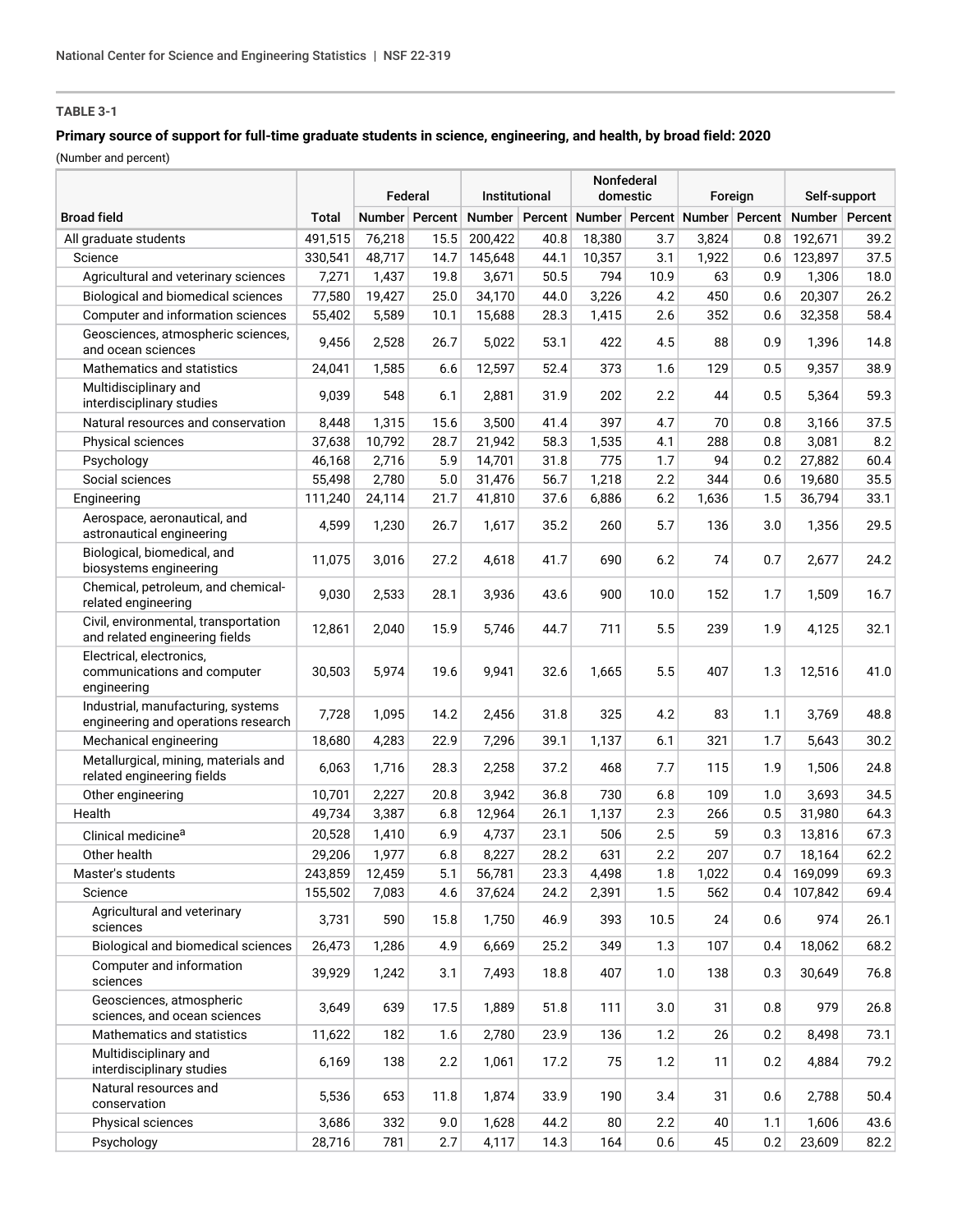## **TABLE 3-1**

## **Primary source of support for full-time graduate students in science, engineering, and health, by broad field: 2020**

(Number and percent)

|                                                                              |         | Federal |                | Institutional |      | Nonfederal<br>domestic |      | Foreign                               |     | Self-support     |      |
|------------------------------------------------------------------------------|---------|---------|----------------|---------------|------|------------------------|------|---------------------------------------|-----|------------------|------|
| <b>Broad field</b>                                                           | Total   |         | Number Percent | Number        |      |                        |      | Percent Number Percent Number Percent |     | Number   Percent |      |
| Social sciences                                                              | 25,991  | 1,240   | 4.8            | 8,363         | 32.2 | 486                    | 1.9  | 109                                   | 0.4 | 15,793           | 60.8 |
| Engineering                                                                  | 49,179  | 3,949   | 8.0            | 11,642        | 23.7 | 1,516                  | 3.1  | 336                                   | 0.7 | 31,736           | 64.5 |
| Aerospace, aeronautical, and<br>astronautical engineering                    | 2,298   | 362     | 15.8           | 653           | 28.4 | 85                     | 3.7  | 14                                    | 0.6 | 1,184            | 51.5 |
| Biological, biomedical, and<br>biosystems engineering                        | 3,416   | 184     | 5.4            | 791           | 23.2 | 79                     | 2.3  | 13                                    | 0.4 | 2,349            | 68.8 |
| Chemical, petroleum, and<br>chemical-related engineering                     | 1,898   | 97      | 5.1            | 514           | 27.1 | 102                    | 5.4  | 17                                    | 0.9 | 1,168            | 61.5 |
| Civil, environmental, transportation<br>and related engineering fields       | 6,487   | 506     | 7.8            | 2,274         | 35.1 | 207                    | 3.2  | 63                                    | 1.0 | 3,437            | 53.0 |
| Electrical, electronics,<br>communications and computer<br>engineering       | 15,329  | 913     | 6.0            | 2,839         | 18.5 | 278                    | 1.8  | 90                                    | 0.6 | 11,209           | 73.1 |
| Industrial, manufacturing, systems<br>engineering and operations<br>research | 4,820   | 484     | 10.0           | 783           | 16.2 | 132                    | 2.7  | 41                                    | 0.9 | 3,380            | 70.1 |
| Mechanical engineering                                                       | 8,461   | 866     | 10.2           | 2,318         | 27.4 | 334                    | 3.9  | 61                                    | 0.7 | 4,882            | 57.7 |
| Metallurgical, mining, materials<br>and related engineering fields           | 1,566   | 161     | 10.3           | 368           | 23.5 | 68                     | 4.3  | 12                                    | 0.8 | 957              | 61.1 |
| Other engineering                                                            | 4,904   | 376     | 7.7            | 1,102         | 22.5 | 231                    | 4.7  | 25                                    | 0.5 | 3,170            | 64.6 |
| Health                                                                       | 39,178  | 1,427   | 3.6            | 7,515         | 19.2 | 591                    | 1.5  | 124                                   | 0.3 | 29,521           | 75.4 |
| Clinical medicine <sup>a</sup>                                               | 17,186  | 715     | 4.2            | 3,160         | 18.4 | 295                    | 1.7  | 16                                    | 0.1 | 13,000           | 75.6 |
| Other health                                                                 | 21,992  | 712     | 3.2            | 4,355         | 19.8 | 296                    | 1.3  | 108                                   | 0.5 | 16,521           | 75.1 |
| Doctoral students                                                            | 247,656 | 63,759  | 25.7           | 143,641       | 58.0 | 13,882                 | 5.6  | 2,802                                 | 1.1 | 23,572           | 9.5  |
| Science                                                                      | 175,039 | 41,634  | 23.8           | 108,024       | 61.7 | 7,966                  | 4.6  | 1,360                                 | 0.8 | 16,055           | 9.2  |
| Agricultural and veterinary<br>sciences                                      | 3,540   | 847     | 23.9           | 1,921         | 54.3 | 401                    | 11.3 | 39                                    | 1.1 | 332              | 9.4  |
| Biological and biomedical sciences                                           | 51,107  | 18,141  | 35.5           | 27,501        | 53.8 | 2,877                  | 5.6  | 343                                   | 0.7 | 2,245            | 4.4  |
| Computer and information<br>sciences                                         | 15,473  | 4,347   | 28.1           | 8,195         | 53.0 | 1,008                  | 6.5  | 214                                   | 1.4 | 1,709            | 11.0 |
| Geosciences, atmospheric<br>sciences, and ocean sciences                     | 5,807   | 1,889   | 32.5           | 3,133         | 54.0 | 311                    | 5.4  | 57                                    | 1.0 | 417              | 7.2  |
| Mathematics and statistics                                                   | 12,419  | 1,403   | 11.3           | 9,817         | 79.0 | 237                    | 1.9  | 103                                   | 0.8 | 859              | 6.9  |
| Multidisciplinary and<br>interdisciplinary studies                           | 2,870   | 410     | 14.3           | 1,820         | 63.4 | 127                    | 4.4  | 33                                    | 1.1 | 480              | 16.7 |
| Natural resources and<br>conservation                                        | 2,912   | 662     | 22.7           | 1,626         | 55.8 | 207                    | 7.1  | 39                                    | 1.3 | 378              | 13.0 |
| Physical sciences                                                            | 33,952  | 10,460  | 30.8           | 20,314        | 59.8 | 1,455                  | 4.3  | 248                                   | 0.7 | 1,475            | 4.3  |
| Psychology                                                                   | 17,452  | 1,935   | 11.1           | 10,584        | 60.6 | 611                    | 3.5  | 49                                    | 0.3 | 4,273            | 24.5 |
| Social sciences                                                              | 29,507  | 1,540   | 5.2            | 23,113        | 78.3 | 732                    | 2.5  | 235                                   | 0.8 | 3,887            | 13.2 |
| Engineering                                                                  | 62,061  | 20,165  | 32.5           | 30,168        | 48.6 | 5,370                  | 8.7  | 1,300                                 | 2.1 | 5,058            | 8.2  |
| Aerospace, aeronautical, and<br>astronautical engineering                    | 2,301   | 868     | 37.7           | 964           | 41.9 | 175                    | 7.6  | 122                                   | 5.3 | 172              | 7.5  |
| Biological, biomedical, and<br>biosystems engineering                        | 7,659   | 2,832   | 37.0           | 3,827         | 50.0 | 611                    | 8.0  | 61                                    | 0.8 | 328              | 4.3  |
| Chemical, petroleum, and<br>chemical-related engineering                     | 7,132   | 2,436   | 34.2           | 3,422         | 48.0 | 798                    | 11.2 | 135                                   | 1.9 | 341              | 4.8  |
| Civil, environmental, transportation<br>and related engineering fields       | 6,374   | 1,534   | 24.1           | 3,472         | 54.5 | 504                    | 7.9  | 176                                   | 2.8 | 688              | 10.8 |
| Electrical, electronics,<br>communications and computer<br>engineering       | 15,174  | 5,061   | 33.4           | 7,102         | 46.8 | 1,387                  | 9.1  | 317                                   | 2.1 | 1,307            | 8.6  |